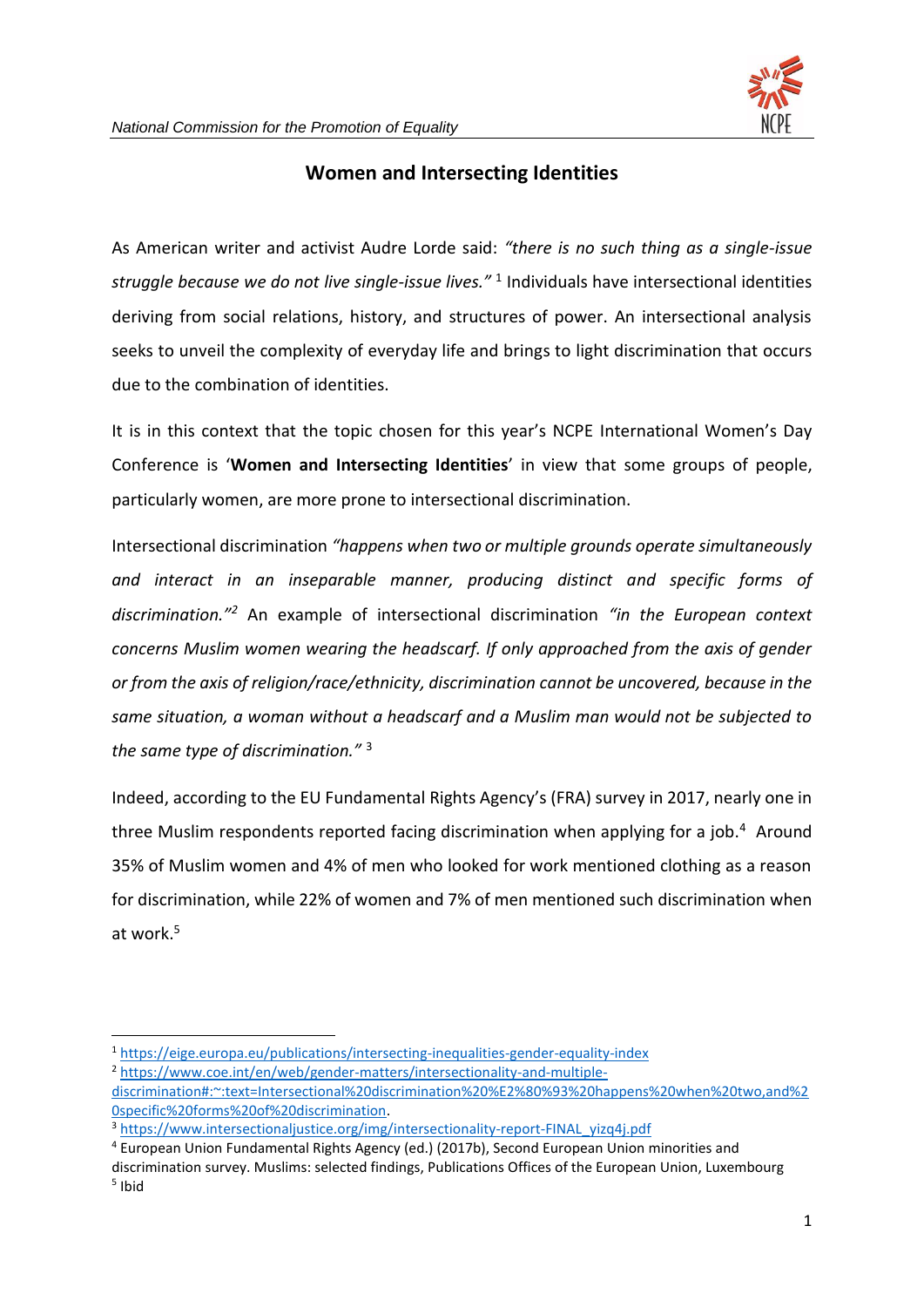

Besides religion, race and ethnicity may also create particular barriers for women. For instance, research shows how racism economically disadvantaged black people as a group and how sexism further confined black women "*to low-paid, dead-end jobs usually occupied by women."<sup>6</sup>* 

Moreover, women with disabilities are also likely to experience intersectional discrimination. In fact, while all persons with disabilities are more likely to live in poverty, women with disabilities are likely to be poorer than men with disabilities, and they are less likely to be employed. Women with disabilities are also more likely to experience sexual violence in relationships and institutions than men.<sup>7</sup>

Furthermore, intersectional discrimination can also affect women on the grounds of sexual orientation and gender identity. According to a survey published by FRA in 2014, *"lesbian and bisexual women, as well as transgender people, are more likely than gay and bisexual men to have been discriminated against on the basis of their gender."* Additionally, women respondents were much more likely to say that the last attack *"they experienced was of a sexual nature".* <sup>8</sup>

With respect to gender and age, more older women than men are at the highest risk of poverty and are less likely to be in employment. <sup>9</sup> Furthermore, *"while older men can more often counter ageism through intellectual and career achievement and possession of financial resources,"* these attributes are less prevalent in elderly women.

These examples show that social groups are diverse, and that women and men face different challenges. It is also important to acknowledge the heterogeneity of women and men within a social group, which may lead to further differences and distinct circumstances and needs.

In this context, a focus on intersectionality is encouraged as it helps us understand and respond effectively to the real-life experiences of people experiencing discrimination. It is of

<sup>6</sup> <https://eige.europa.eu/publications/intersecting-inequalities-gender-equality-index>

<sup>7</sup> <https://eige.europa.eu/publications/intersecting-inequalities-gender-equality-index>

<sup>8</sup> European Union Fundamental Rights Agency (2014), European Union lesbian, gay, bisexual and transgender survey. Main results, Publications Office of the European Union, Luxembourg

<sup>&</sup>lt;sup>9</sup> Employment rate (Age group: 50-64) Women: 52% Men: 71%

<https://eige.europa.eu/gender-equality-index/2021/domain/intersecting-inequalities/age/work>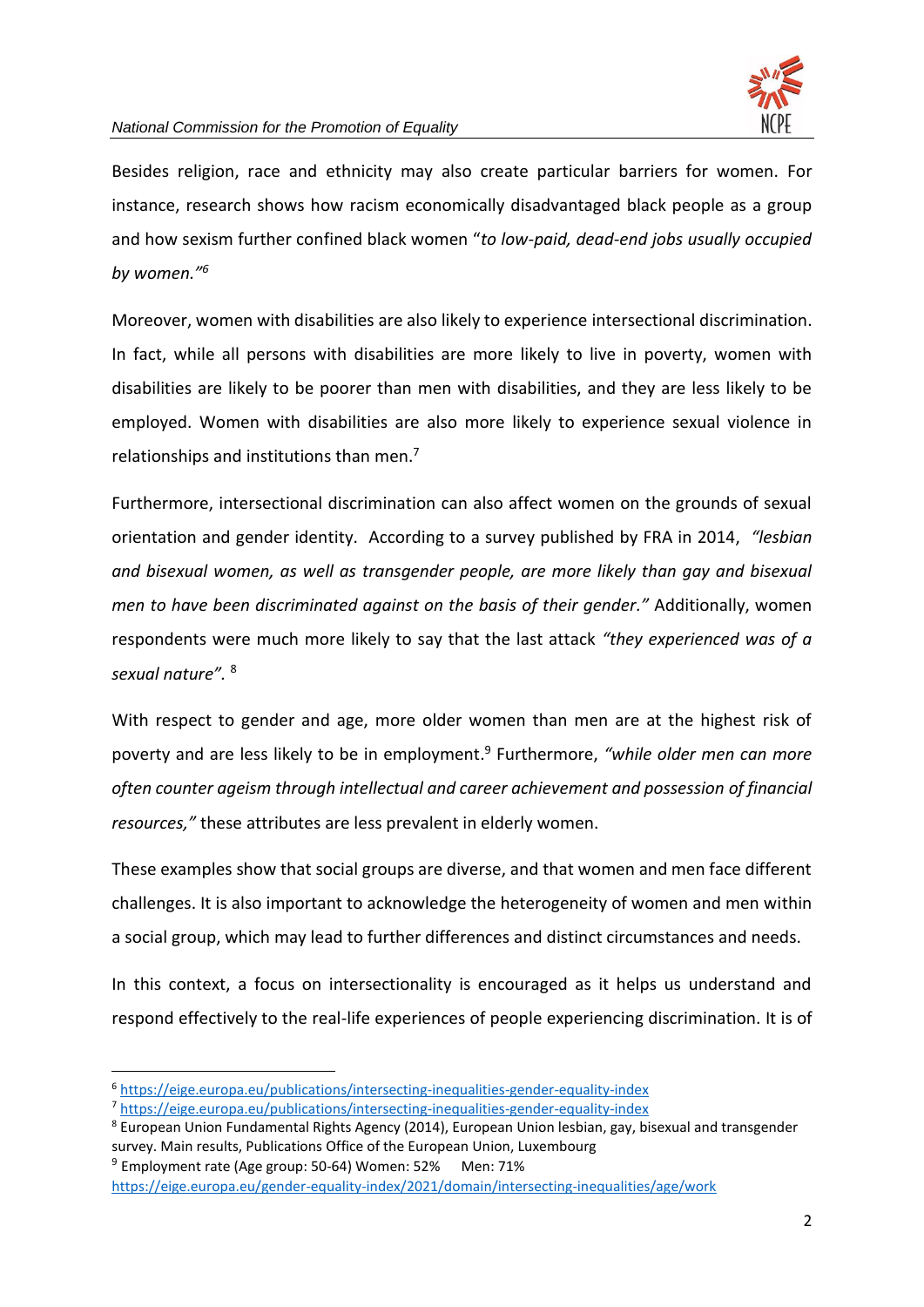

utmost importance to address the challenges faced by women with different identities to be able to combat inequality and intersectional discrimination.

To address intersectional discrimination and develop an intersectional approach to gender equality, the Advisory Committee on Equal Opportunities for Women and Men recommends that EU Member States raise awareness *"on the definition of intersectional discrimination and disadvantage as well as the benefits of an intersectional approach when addressing gender inequality, stigma, stereotyping, prejudice, discrimination and violence",* engage and use opportunities presented by the media to raise awareness on the importance of intersectional analysis in laws and policies, and ensure meaningful consultation and dialogue with civil society organisations.<sup>10</sup>

Moreover, the Advisory Committee recommends that EU Member States train researchers, policymakers and equality bodies on data collection and compilation of administrative data and translate an intersectional analysis into practical frameworks. It also recommends that EU Member States incorporate an intersectional perspective when mainstreaming gender equality in all policies and programmes from the design to the implementation, monitoring and evaluation processes, amongst other recommendations.<sup>11</sup>

At the national level, this year, the NCPE has chosen to address this theme during its commemoration of the International Women's Day seeking to raise awareness on women and intersecting identities. The Conference will focus on the difficulties faced by women with different identities, the challenges to address inequality and intersectional discrimination, and what can be done to combat such inequality and discrimination.

The NCPE works to ensure that Maltese society is a society free from any form of discrimination based on sex/gender and family responsibilities, sexual orientation, age, religion or belief, racial or ethnic origin, and gender identity, gender expression or sex characteristics in employment; banks and financial institutions, as well as education;

<sup>10</sup>[https://ec.europa.eu/info/sites/default/files/aid\\_development\\_cooperation\\_fundamental\\_rights/opinion\\_in](https://ec.europa.eu/info/sites/default/files/aid_development_cooperation_fundamental_rights/opinion_intersectionality_2020_en_0.pdf) tersectionality 2020 en 0.pdf